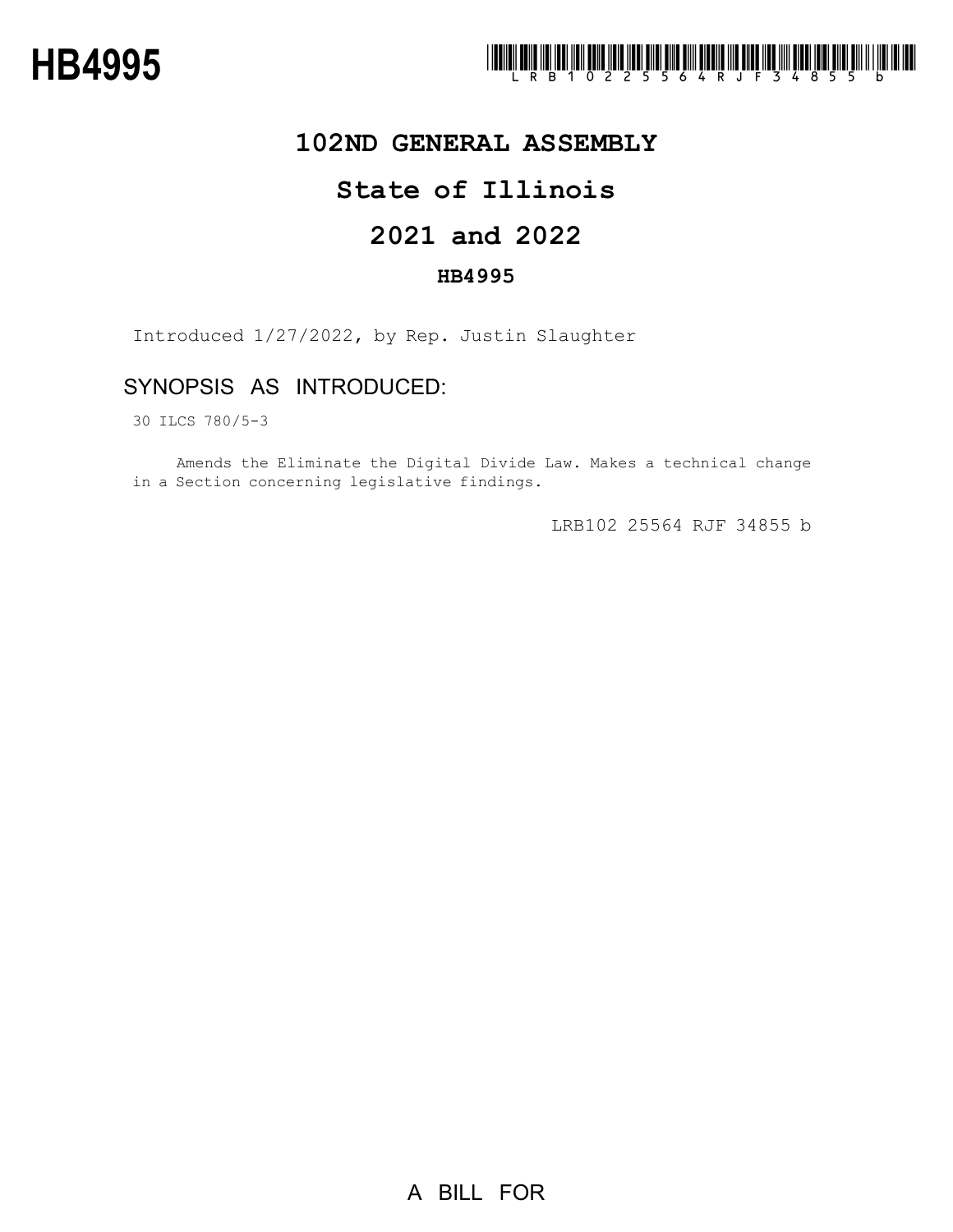AN ACT concerning finance. 1

#### **Be it enacted by the People of the State of Illinois, represented in the General Assembly:** 2 3

Section 5. The Eliminate the Digital Divide Law is amended by changing Section 5-3 as follows: 4 5

(30 ILCS 780/5-3) 6

Sec. 5-3. Statement of legislative findings and purposes. The The General Assembly finds that the growth of high technology industry, including computers, the Internet, and advanced telecommunications, has created a division in society. Those who are able to master the tools of the new digital technology and have access to the technology have benefited in the form of improved employment possibilities and a higher standard of life. Those who are unfamiliar with the new technologies, or do not have access to them, are increasingly constrained to marginal employment and a standard of living near the poverty level. This "digital divide" parallels existing economic, racial, and gender divisions in society, with the more privileged members of society having much greater opportunity to benefit from the new technologies than those who are less favorably situated. It is the purpose of this Law to establish educational and economic development initiatives that will bridge the digital divide, making 7 8 9 10 11 12 13 14 15 16 17 18 19 20 21 22 23